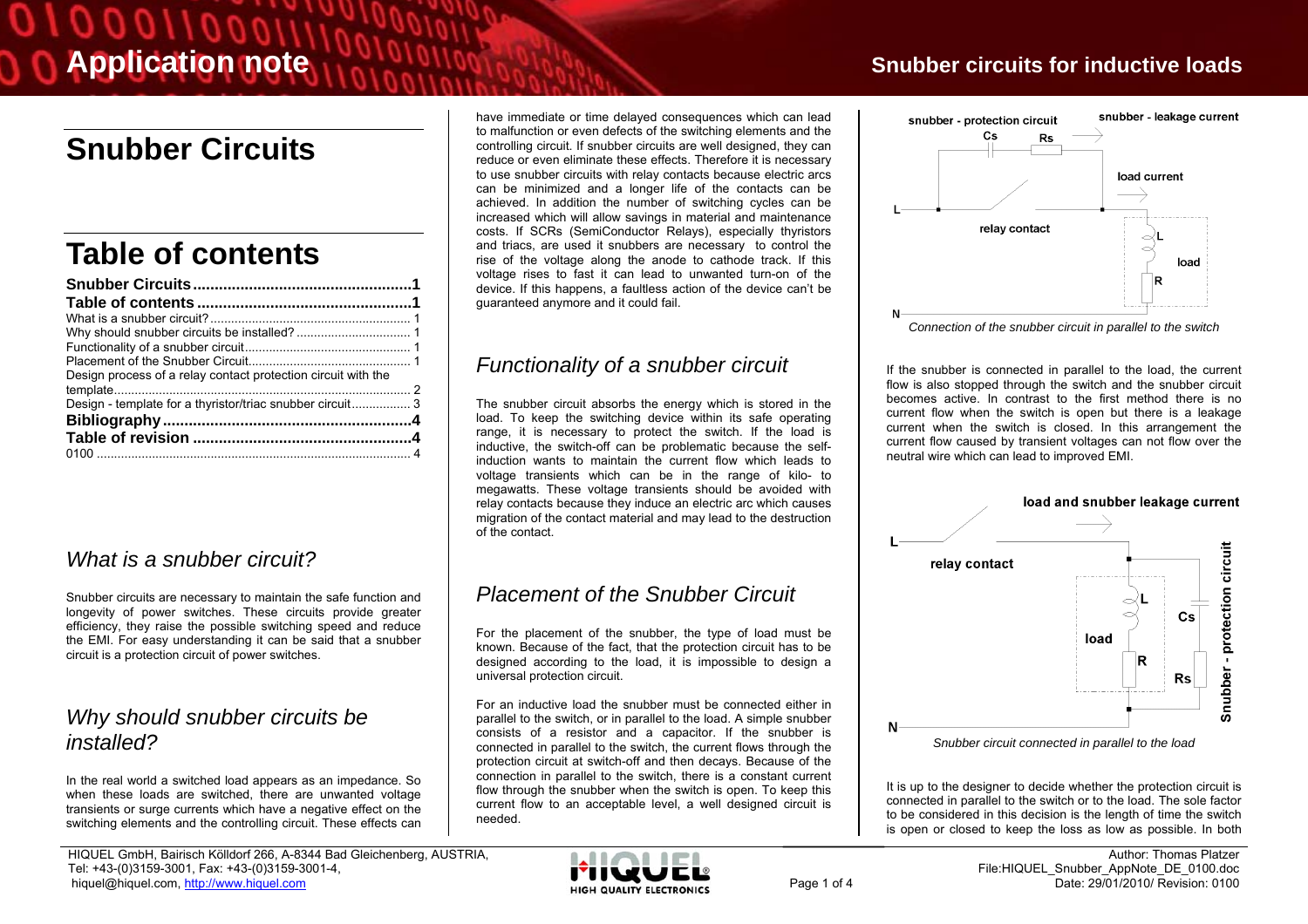# 00011000

methods the protection circuit has the effect of converting the electrical energy into heat and therefore to reduce or eliminate the electrical arc. In general the protection circuit should be placed as near as possible to the switch or load depending on the method.

#### *Design process of a relay contact protection circuit with the template*

With the provided Excel spreadsheet it should be easy and simple for the designer to calculate the optimum values for a particular application. The calculation is provided for inductive loads. In the beginning the designer has to decide about the type of placement. According to this the correct Excel spreadsheet has to be chosen.

After choosing the type of placement the frequency and the RMS value of the switched voltage have to be inserted in the relevant fields.

The next step is to find out the nominal current of the load. This current value can be found in the datasheet of the switched device or it must be measured. The value is needed for the calculation of the parameters of the protection circuit. The calculation assumes that the load is a pure inductance, so all parameters are calculated for the worst case.

Keep in mind that the calculation of the protection circuits via the Excel spreadsheets can only be done for inductive loads.

| <b>Input fields</b>          |        |   |                                                 |
|------------------------------|--------|---|-------------------------------------------------|
| Field                        | Value  |   | <b>Describtion</b>                              |
| Line frequency [Hz]          |        |   | 50 Hz Frequency of the supply voltage           |
| Supply voltage IV RMS1       | 230 V  |   | RMS value of the supply voltage                 |
| Nominal load current [A RMS] | 3.60 A |   | Nominal load current of the switched load       |
| Damping factor               | 0.23   |   | The damping factor affects the resistance value |
| Preset:                      | 0.23   |   |                                                 |
| Maximum relay inrush current | 40     | A | Maximum allowed inrush current of the relay     |

To complete the input fields the maximum relay current must be entered if it is provided in the datasheet of the relay supplier. The field "Damping Factor" is preset and can not be changed. This constant controls the duration of the voltage swing and therewith the time in which the stored energy must be dissipated. The damping factor which is the outcome of the chosen values has to be compared with the preset value. This is done later after the values are chosen.

In the example an inductive load with a nominal current of 3.6 ampere at a supply voltage of 230 volts and 50 Hz is assumed. The results of the calculations can be read in the output fields.

| Field               | Value     | Describtion                                               |
|---------------------|-----------|-----------------------------------------------------------|
| Capacitance Cs [nF] |           | 545 nF Capacitance of the snubber capacitor in nanofarad. |
|                     |           | 3 A to 10 A: Cs > 500 nF                                  |
|                     |           | over 10 A: Cs > 1 uF                                      |
| Resistance Rs [0]   | 281 O     | Value of the snubber resistor in ohm.                     |
|                     |           | Important is the high surge capability of the resistor!   |
| Vpeak [V]           | 3110,02 V | The maxium voltage peak across the relay contact.         |
|                     |           | (Approximation worst case)                                |
| Ppeak MVI           | 7283.47   | The maximum impulse power which the resistor mus-         |
| Peak tiusl          | 522.94    | Duration of the power and voltage peak.                   |
| Vpeak res IVI       | 1430.61   | Maximum voltage peak across the resistor.                 |

For these inputs we receive as a result a capacitance of 545 nF and a resistor value of 281 Ω. The next field gives information about the maximum voltage through the relay contact. This value is the absolute maximum of a transient. This voltage transient can occur if the switch is turned off when the current through it is a maximum. In this moment the stored energy in the inductance has the highest value. Without a snubber circuit the voltage transient would be in the area of Kilovolts to Megavolts, this would lead to an electrical arc. So the protection circuit can decrease or even eliminate these arcs.

Some fields which are very important for the choice of the devices in the protection circuit are the next fields. They contain the maximum power peak in the resistor and its time and the resulting voltage across the resistor. These indicators are very important to choose the correct resistor. The snubber resistor has to be a type which can handle high current surges. These resistors are often called "high surge" or "high current surge" devices. For this application carbon composition resistors are best suited because they consist of a homogeneous mass which can handle high current pulses. In the datasheets of these resistors the amount of energy which can be altered into heat per impulse is given in Joule [J]. The stored energy can be read out of the following fields.

| E C [J] or [Ws] | 0.03J | Energy that is stored in the capacitor and which must be         |
|-----------------|-------|------------------------------------------------------------------|
|                 |       | into heat by the snubber resistor                                |
| E L [J] or [Ws] | 2.64  | <b>Energy that is stored in the inductance of the load and v</b> |
|                 |       | be altered into head by the snubber resistor                     |

These details make it easy to choose the correct resistor for the particular application. As examples the series "A" of Ohmite and the series "CC" and "PCN" of RCD can be mentioned. The calculation example earlier showed that we require a capacitance of 545 nF and a resistor value of 281 Ω. However

# **Application note Snubber circuits for inductive loads**

because we cannot purchase these exact values it is necessary to check the effect on the output which is inherent to the deviation of the available values and the calculated ones.

In the section "Chosen Values" you can enter the real world values of your resistor and capacitance. These values should be as close to the calculated ones as possible.

You can choose a capacitance out of the E6 – row, or enter the value of a parallel connection of capacitances (C1 + C2 + …) in the grey field below. A parallel connection of capacitances doesn't change anything regarding the withstand voltage or maximum voltage rise.

For the resistor you can also choose a value out of the drop – down menu. If you choose a series connection of resistors you can enter the total resistance  $(R1 + R2 + ...)$  in the grey field below.

| <b>Chosen values</b>                            |                  |     |                                                                |
|-------------------------------------------------|------------------|-----|----------------------------------------------------------------|
| Field                                           | Value            |     | Describtion                                                    |
| Chose fitting value out of the E6 - row         |                  |     | 470 nF The chosen capacitor must be to able to handle high imp |
| If capacitors are connected in parallel, please |                  |     | and voltages.                                                  |
| enter the value of the total capacitance        |                  |     | for example: WIMA Snubber MKP                                  |
| $(C1 + C2 + )$ in the grey field.               |                  | nF  |                                                                |
| Chosen Capacitance:                             | 470 nF           |     |                                                                |
| Chose fitting value out of the E6 - row         |                  | 0Ω. | The resistor must be able to handle high current surges        |
| or if resistors are connected in series         |                  |     | (High Surge or Snubber Resistor)                               |
| (R1 + R2 + ) please enter the total resistance  |                  |     | It is recommended to use carbon composition                    |
| in the grey field.                              | 300 <sub>o</sub> |     | resistors. For example: Ohmite Serie: A                        |
| Chosen Resistance:                              | $300 \Omega$     |     | or RCD Surge/Comp Series (CC, PCN,  )                          |

In the example a series connection of two 150 Ω resistors is chosen. This gives a total value of 300  $Ω$ .

The next step is to revise the deviation of the new output from the calculated output and to interpret it correctly.

| Output fields according to chosen values  |          |                                                   |
|-------------------------------------------|----------|---------------------------------------------------|
| Field                                     | Value    | Describtion                                       |
| Power rating of the Snubber resistor IVVI | 7.5 W    | Recommended power rating of the resistor          |
|                                           |          | when a carbon composition resistor is chosen.     |
| Vpeak [V]                                 | 3348,93  | The maxium voltage peak across the relay contact. |
|                                           |          | (Approximation worst case)                        |
| Poeak MVI                                 | 7776.00  | The maximum impulse power which the resistor mus- |
| Vpeak res [V]                             | 1527,35  | Maximum voltage peak across the resistor.         |
| Inrush current [A]                        | 1,08     | Maximum inrush current caused by the snubber circ |
|                                           |          | This value is affected by the snubber resistor.   |
| Poeak turnon MVI                          | 352.67 W | Impulse power applied to the resistor at turn on  |

For the given application we should use a resistor with a power rating of 7.5 watts. We take two 150 Ω resistors with a rating of 5 watts each. So we obtain a total power rating of 10 watts. This value could be seen as a recommendation, because the current surge capability of the resistor is crucial. Pay attention to the lines with the red marking. If the marking is red, the obtained

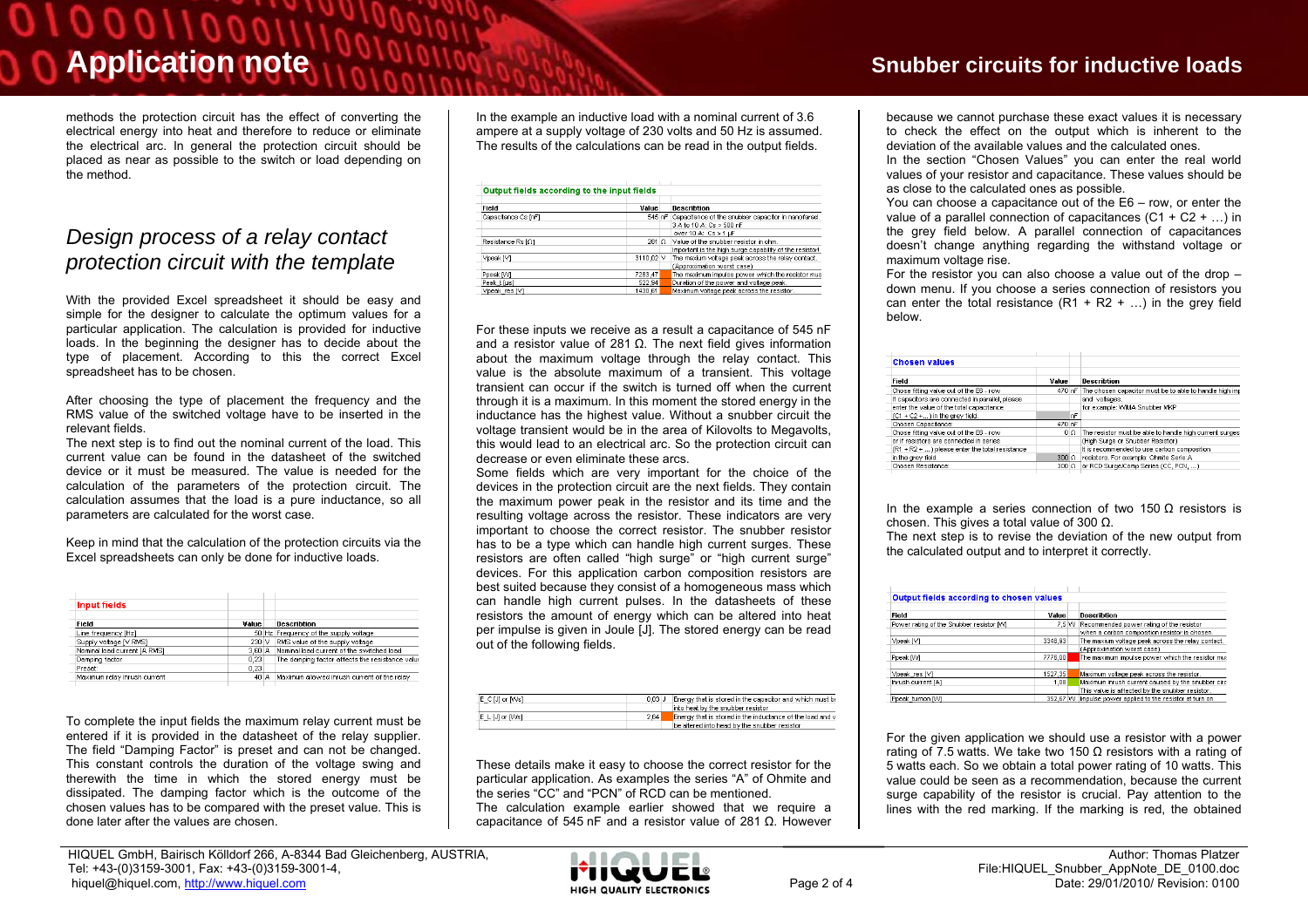$011000$ 

values are relatively high and the capabilities of the used devices could be exceeded.

As mentioned before, the maximum impulse energy that a snubber resistor can handle without any damage is given in the corresponding datasheets. Therefore you can read the stored energy which must be converted into heat.

| E C [J] or [Ws] | 0.02 J | Energy that is stored in the capacitor and which   |
|-----------------|--------|----------------------------------------------------|
|                 |        | into heat by the snubber resistor                  |
| E_L [J] or [Ws] | 2.64   | Energy that is stored in the inductance of the los |
|                 |        | be altered into head by the snubber resistor       |

The stored energy in the capacitance changes with its value. It may be that in those datasheets diagrams are given, which contain information about how long the maximum voltage can be

applied across the resistor. The field "Duration of the Peak [µs]" gives an approximate time in which the highest power and voltage peak dissipate. You should not under-size the snubber resistors because this would

 shorten the lifetime of these devices. If the load is, for example a motor, the snubber resistor's power ratings have to be even higher, because the kinetic energy, which is stored in the rotation of the motor, has also to be converted by the snubber resistor.

The deviation of the chosen values from the calculated ones can have an impact on the characteristics of the protection circuit. You should check the deviations from the calculated conditions concerning leakage current and the damping factor.

| Leakage snubber [mA RMS]        |       | 32,52 mA Leakage current over the snubber circuit. This ct |
|---------------------------------|-------|------------------------------------------------------------|
|                                 |       | when the switch is closed.                                 |
| Leakage current/Nominal Current | 0.009 | Nominal load current to leakage current ratio              |
| Damping factor                  | 0.228 | The damping factor be as close as possible to th           |
|                                 |       |                                                            |

The snubber capacitance and the snubber resistor form a high pass which leads to a current over this circuit when alternating voltage is applied. The occurrence of this leakage current is dependent of its placement as stated in chapter "Placement of the Snubber Circuit". When the values are chosen inappropriately, the leakage current and the current consumption increases. The calculation is designed such that the amount of leakage current is one hundredth of the nominal load current. Unfortunately this effect can't be avoided. If the snubber circuit is over-sized the leakage current would rise and the protection circuit would loose its efficiency.

For the choice of the snubber capacitor, it's necessary to use devices declared as snubber capacitors because they need to have high impulse stability. As an example the "Snubber MKP" series from WIMA should be mentioned. These polypropylene film capacitors offer very good electrical characteristics and are well suited for this application.

#### *Design - template for a thyristor/triac snubber circuit*

As mentioned above, thyristors and triacs need snubber circuits to control the voltage rise to defend them from unwanted turnon. As before, the load inductance and the protection circuit form a RLC – oscillating circuit. Because of the fact that the turn – off can only be achieved when the current falls below a certain boundary, the stored energy in the inductance is a minimum. Therefore the requirements the protection circuit devices have to face are not as high as before. None the less the devices should be explicit snubber devices and should be chosen carefully. Again it can be said that if kinetic energy is stored in the load, the required power ratings of the resistors should be raised. This decision is up to the designer.

For the principle design of the snubber circuit the provided Excel spreadsheet for the thyristor/triac snubber design can be used. Again the nominal voltage and its frequency, and the nominal current must be entered.

| <b>Input fields</b>          |        |                                                              |
|------------------------------|--------|--------------------------------------------------------------|
| Field                        | Value  | <b>Describtion</b>                                           |
| Line frequency [Hz]          |        | 50 Hz Frequency of the supply voltage                        |
| Supply voltage [V RMS]       | 230 V  | RMS value of the supply voltage                              |
| Nominal load current [A RMS] | 3.60 A | Nominal load current of the switched load                    |
| Damping factor               | 0,6    | The damping factor affects the resistance value of the sr    |
| Preset:                      | 0.6    | A smaller resistor leads to a lengthening of ringing.        |
| dV / dt IV / usl             |        | 5 www.Maximum voltage rise per mikrosecond over the anode to |
| $f \simeq [Hz]$              | 100    | Switching frequency                                          |

Furthermore the damping factor can be chosen. A higher damping factor leads to a shorter swing time of the oscillating circuit, in return the time in which the energy must be converted decreases. Shortening this time could lead to higher maximum power ratings.

For the calculation of the maximum power rating of the resistor, the switching frequency has to be known. It must be entered in the field "Switching frequency" in hertz.

Again the results can be taken from the "output fields".

# **Application note Snubber circuits for inductive loads Snubber circuits for inductive loads**

In the following chapter the values can be chosen from the  $E6$ row or they can be entered into the designated grey fields. As before the changes which can occur due to the deviation of the values have to be checked and compared with the calculated values.

| Output fields according to chosen values |          |                                                           |
|------------------------------------------|----------|-----------------------------------------------------------|
| <b>Field</b>                             | Value    | <b>Describtion</b>                                        |
| Damping factor                           | 0,529    | The damping factor be as close as possible to the prese   |
| Maximale Verlustleistung des Widerstands | 2.5 W    | Empfohlene Verlustleistung des Widerstands                |
|                                          |          | bei Verwendung eines Carbon Composition Widerstand:       |
| Vpeak IVI                                | 406.59 V | The maxium voltage peak across the thyristor              |
| Ppeak [VV]                               | 48,09 W  | The maximum impulse power which the resistor must all     |
| Leckstrom [mA]                           | 3.29     | Leakage current over the snubber circuit. This current is |
| dV/dt max [V/us]                         | 3.52     | Maximum voltage rise across the thyristor.                |

In particular the values in the "leakage current ImA1" and "dV/dt max [µs]" lines have to be compared to the calculated ones.



With this application note the design template the user should be qualified to calculate values for a suited snubber circuit. The choice of suitable snubber devices for the underlying application lies in the hands of the designer. The operation and durability of the snubber circuit is up to the quality and the maximum limitations of the devices. The devices have to be adapted to the given application to ensure these qualities. Please note that the shown circuits and therefore calculated values are not suited for certain applications.